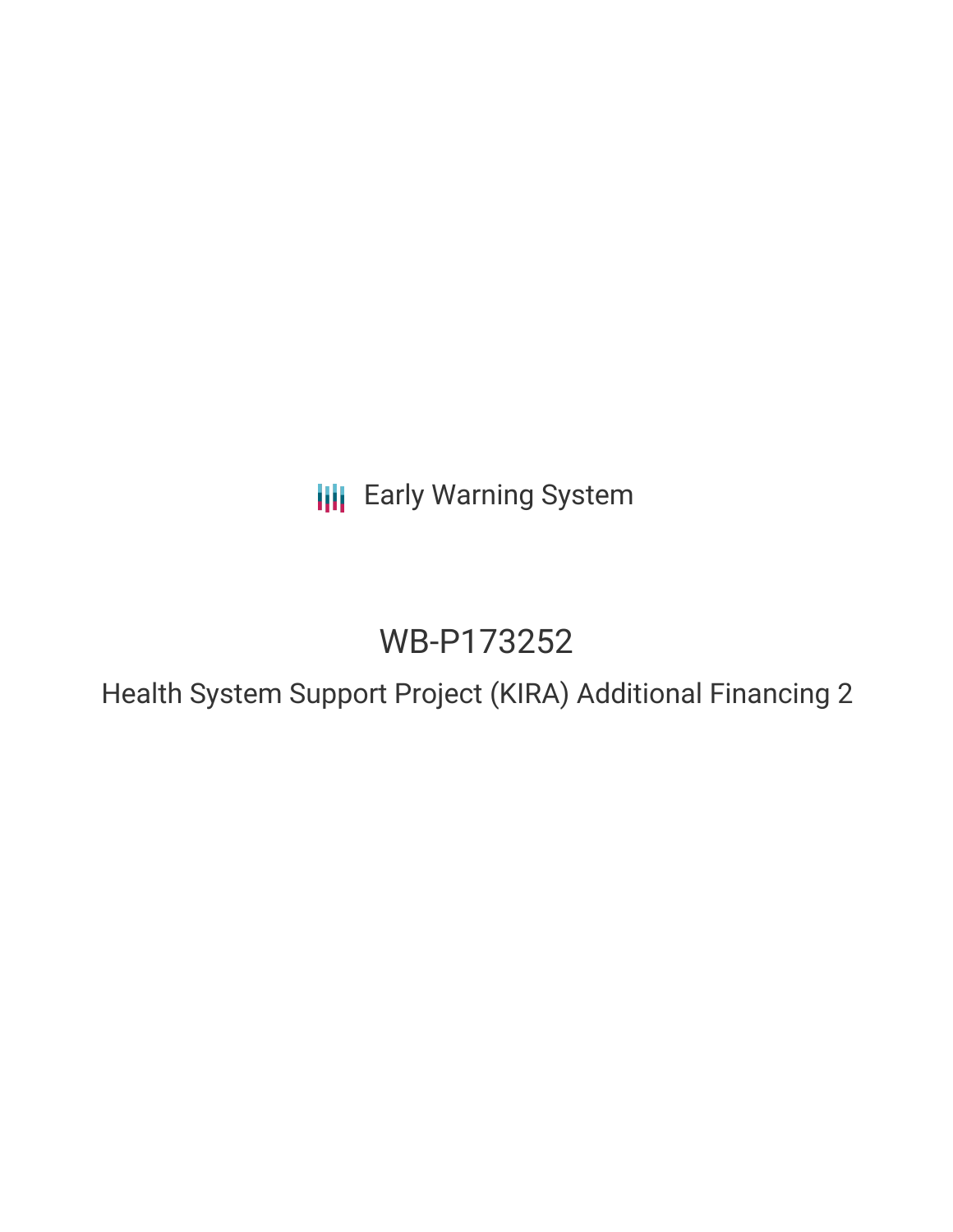

### **Quick Facts**

| <b>Countries</b>               | Burundi                     |
|--------------------------------|-----------------------------|
| <b>Financial Institutions</b>  | World Bank (WB)             |
| <b>Status</b>                  | Proposed                    |
| <b>Bank Risk Rating</b>        | U                           |
| <b>Borrower</b>                | Government of Burundi       |
| <b>Sectors</b>                 | <b>Education and Health</b> |
| <b>Investment Amount (USD)</b> | \$50.00 million             |
| <b>Project Cost (USD)</b>      | \$54.60 million             |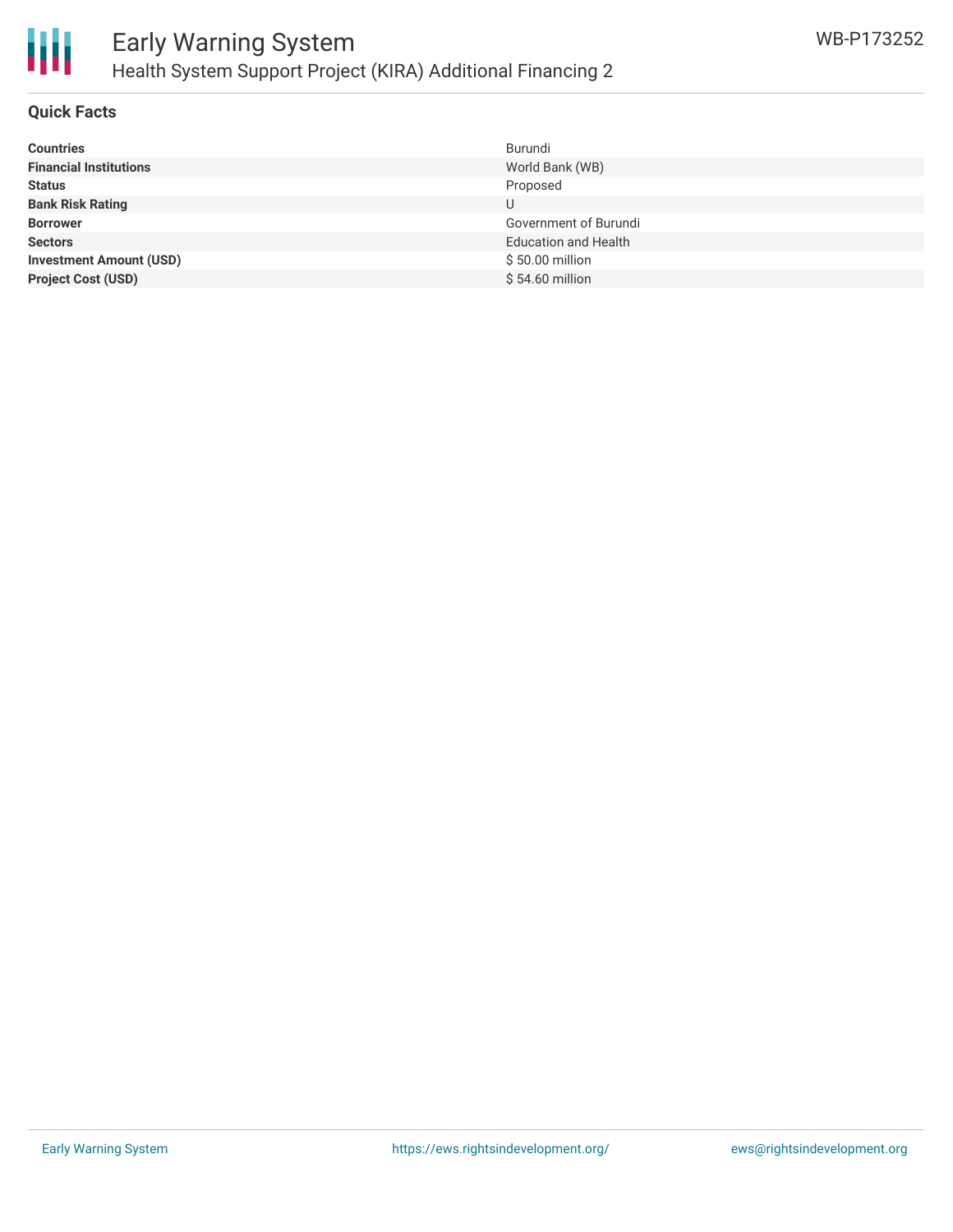

## **Project Description**

To increase the use of quality Reproductive, Maternal, Neonatal, Child and Adolescent Health services, and, in the event of an Eligible Crisis or Emergency, to provide immediate and effective response to said Eligible Crisis or Emergency.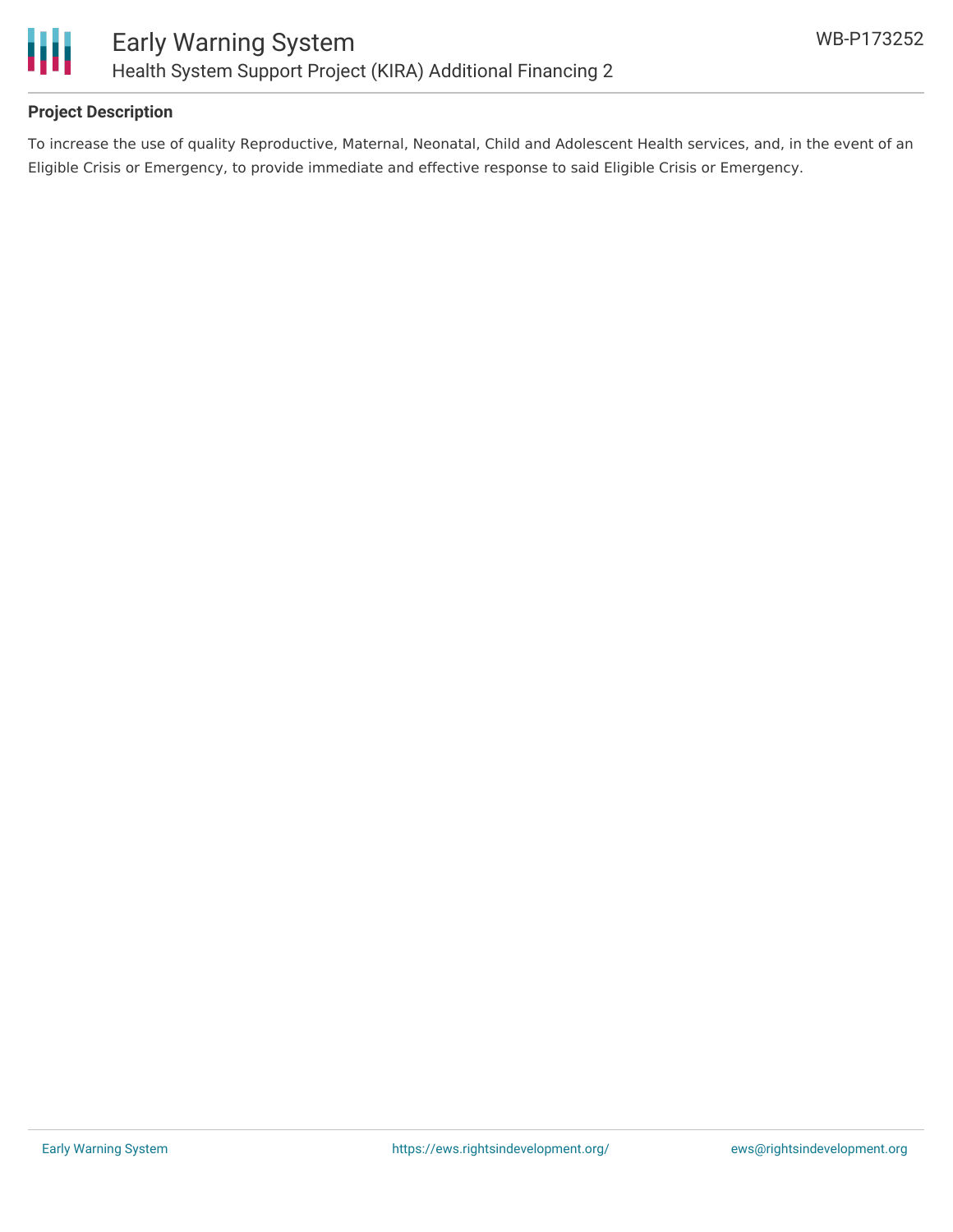

#### **Investment Description**

World Bank (WB)

No investment type available at the time of the snapshot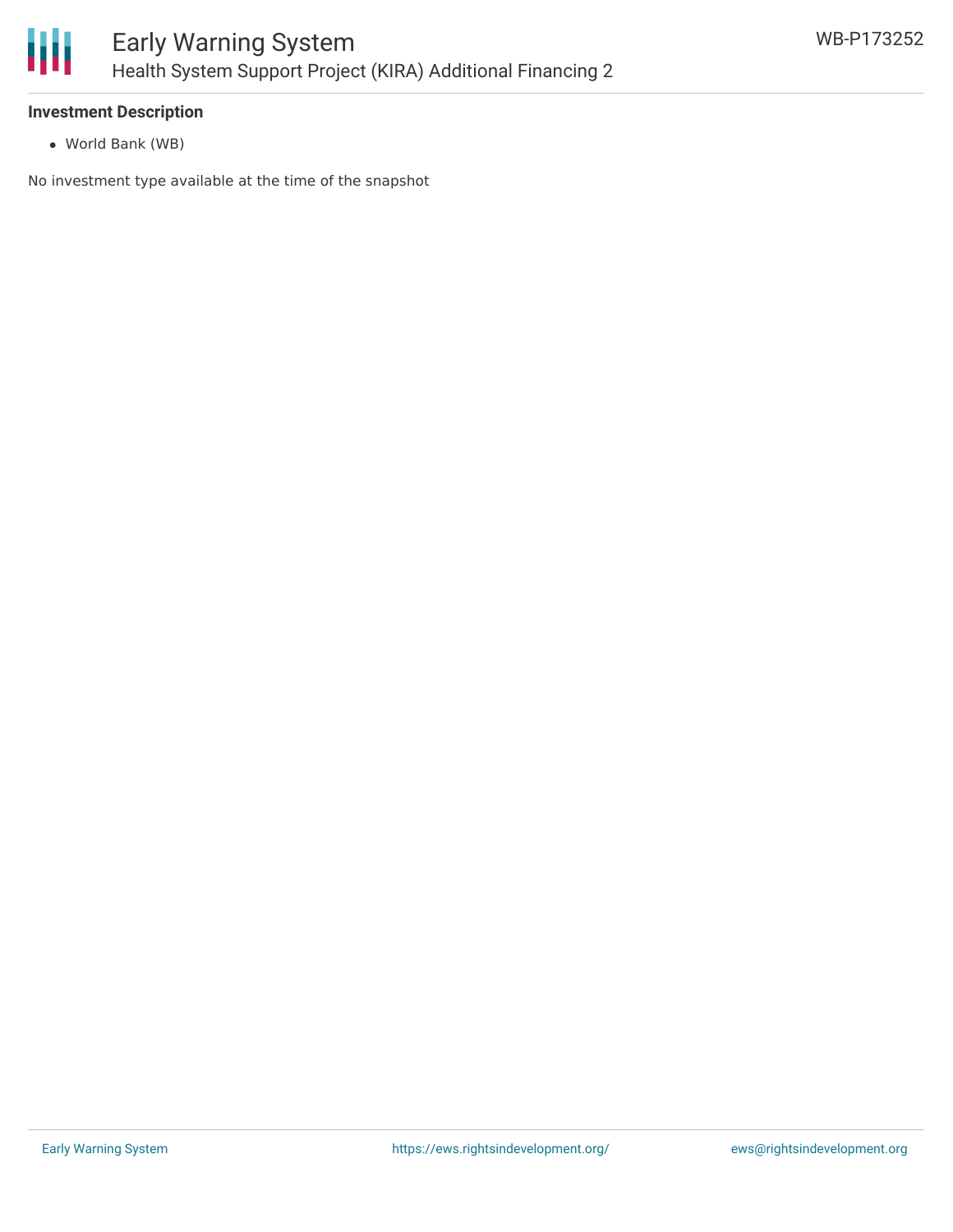

## **Contact Information**

#### ACCESS TO INFORMATION

To submit an information request for project information, you will have to create an account to access the Access to Information request form. You can learn more about this process at: https://www.worldbank.org/en/access-toinformation/request-submission

#### ACCOUNTABILITY MECHANISM OF THE WORLD BANK

The World Bank Inspection Panel is the independent complaint mechanism and fact-finding body for people who believe they are likely to be, or have been, adversely affected by a World Bank-financed project. If you submit a complaint to the Inspection Panel, they may investigate to assess whether the World Bank is following its own policies and procedures for preventing harm to people or the environment. You can contact the Inspection Panel or submit a complaint by emailing ipanel@worldbank.org. Information on how to file a complaint and a complaint request form are available at: https://www.inspectionpanel.org/how-tofile-complaint